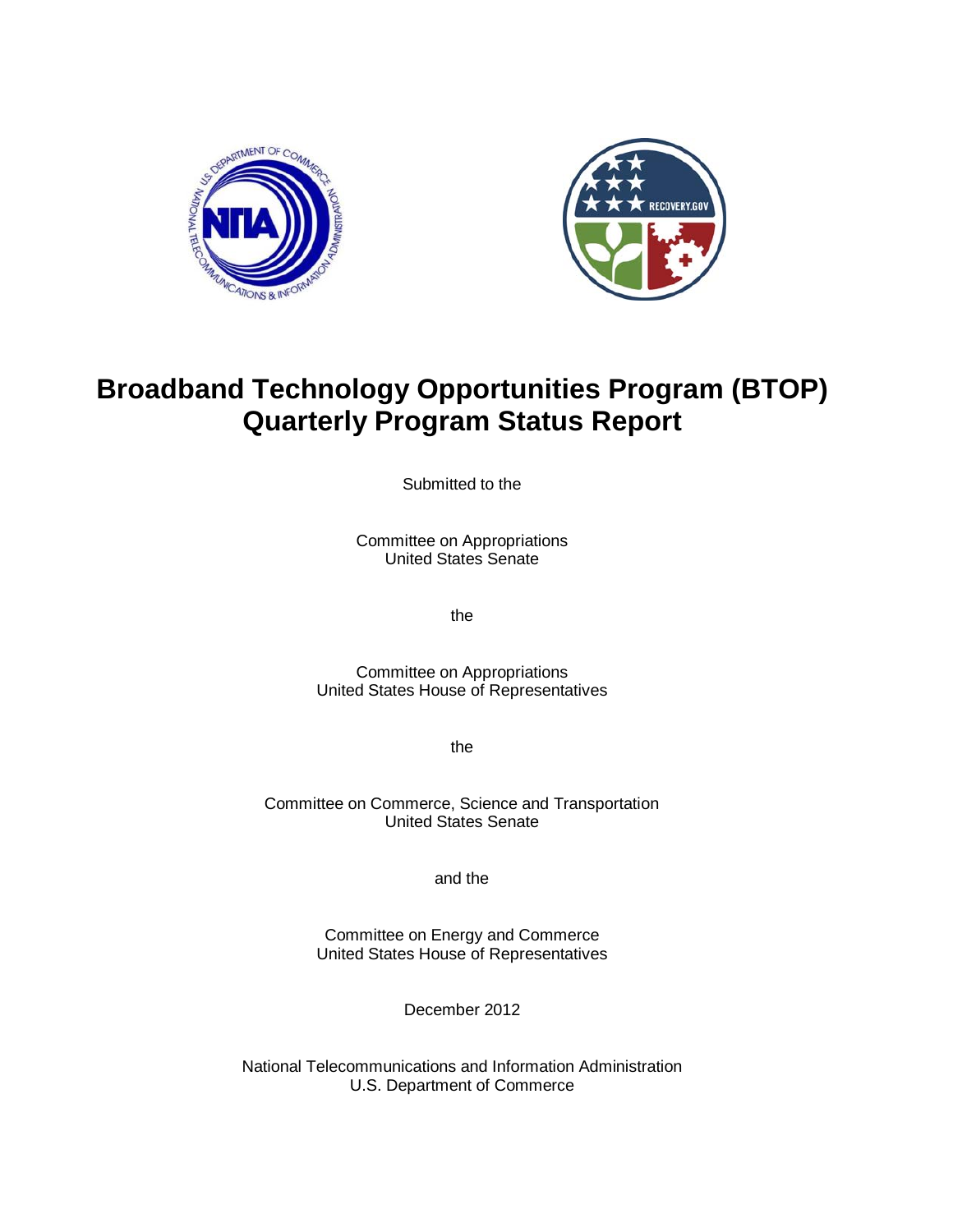# **I. INTRODUCTION AND BACKGROUND**

Pursuant to Section 6001(d)(4) of the American Recovery and Reinvestment Act of 2009 (ARRA or Recovery Act) (Public Law No. 111-5), the National Telecommunications and Information Administration (NTIA) provides this Quarterly Report on the status of the Broadband Technology Opportunities Program (BTOP or Program). This Report focuses on the Program's activities from July 1 to September 30, 2012.

The Recovery Act appropriated \$4.7 billion for NTIA to establish BTOP to increase broadband access and adoption; provide broadband training and support to schools, libraries, healthcare providers, and other organizations; improve broadband access to public safety agencies; and stimulate demand for broadband.<sup>1</sup> The Recovery Act also provided funding for NTIA to develop and maintain a comprehensive nationwide map of broadband service capability and availability, and to implement the State Broadband Data and Development Act and the Broadband Data Improvement Act.

In 2009 and 2010, NTIA invested approximately \$4 billion in 233 BTOP projects benefitting every state, as well as five territories and the District of Columbia.<sup>2</sup> The portfolio of projects initially included:

- 123 infrastructure projects totaling \$3.5 billion in Federal grant funds to construct broadband networks;
- 66 Public Computer Center (PCC) projects totaling \$201 million in Federal grant funds to provide access to broadband, computer equipment, computer training, job training, and educational resources to the public and vulnerable populations; and
- 44 Sustainable Broadband Adoption (SBA) projects totaling nearly \$251 million in Federal grant funds to support innovative projects that promote broadband adoption, especially among vulnerable population groups where broadband technology traditionally has been underutilized.

Additionally, through the State Broadband Initiative (SBI), NTIA granted approximately \$293 million to 56 recipients, which included one grant for each of the 50 states, five territories, and the District of Columbia. With this funding, states are collecting and validating data biannually on the availability, speed, type, and location of broadband services, as well as the broadband services used by community anchor institutions, such as schools, libraries, and hospitals. NTIA makes the data available in several formats and uses the data to update the publicly searchable, interactive National Broadband Map,<sup>3</sup> launched on February 17, 2011, in accordance with the Recovery Act's requirements.<sup>4</sup> These grants also support states' efforts to foster the efficient and creative use of broadband technology to better compete in the digital economy. These state-led efforts vary depending on local needs, but include programs to assist small businesses and community anchor institutions in using technology more effectively, investigate barriers to broadband adoption, develop innovative applications that increase access to government services and information, and establish state and local task forces to expand broadband access and adoption.

 $\overline{a}$ 

<sup>1</sup> On August 10, 2010, Congress rescinded \$302 million from BTOP, reducing the Program's funding to approximately \$4.4 billion. *See* Pub. Law No. 111-226.

<sup>2</sup> The total number of BTOP awards announced by September 30, 2010 was 233. As of November 30, 2012, this number was 224, excluding awards to Leech Lake Band of Ojibwe, which ultimately did not accept its award; Education Networks of America, Inc. (approximately \$16 million), the State of Wisconsin Department of Administration (approximately \$22.9 million), the City of Tallahassee (approximately \$1.2 million), and DigitalBridge Communications (three separate awards totaling approximately \$4.2 million), each of which voluntarily terminated its project; and the Louisiana Board of Regents (approximately \$80.6 million) and Trillion Communications, Inc. (approximately \$59 million), which NTIA terminated for material noncompliance with its grant terms and conditions. Funds from these projects will be returned to the U.S. Treasury.<br><sup>3</sup> The National Breadband Map can be found at http://breadbandmap.gov.

<sup>&</sup>lt;sup>3</sup> The National Broadband Map can be found at <u>http://broadbandmap.gov</u>.<br><sup>4</sup> See American Recovery and Reinvestment Act of 2009, Pub. L. No. 111-5, 123 Stat. 115 (2009).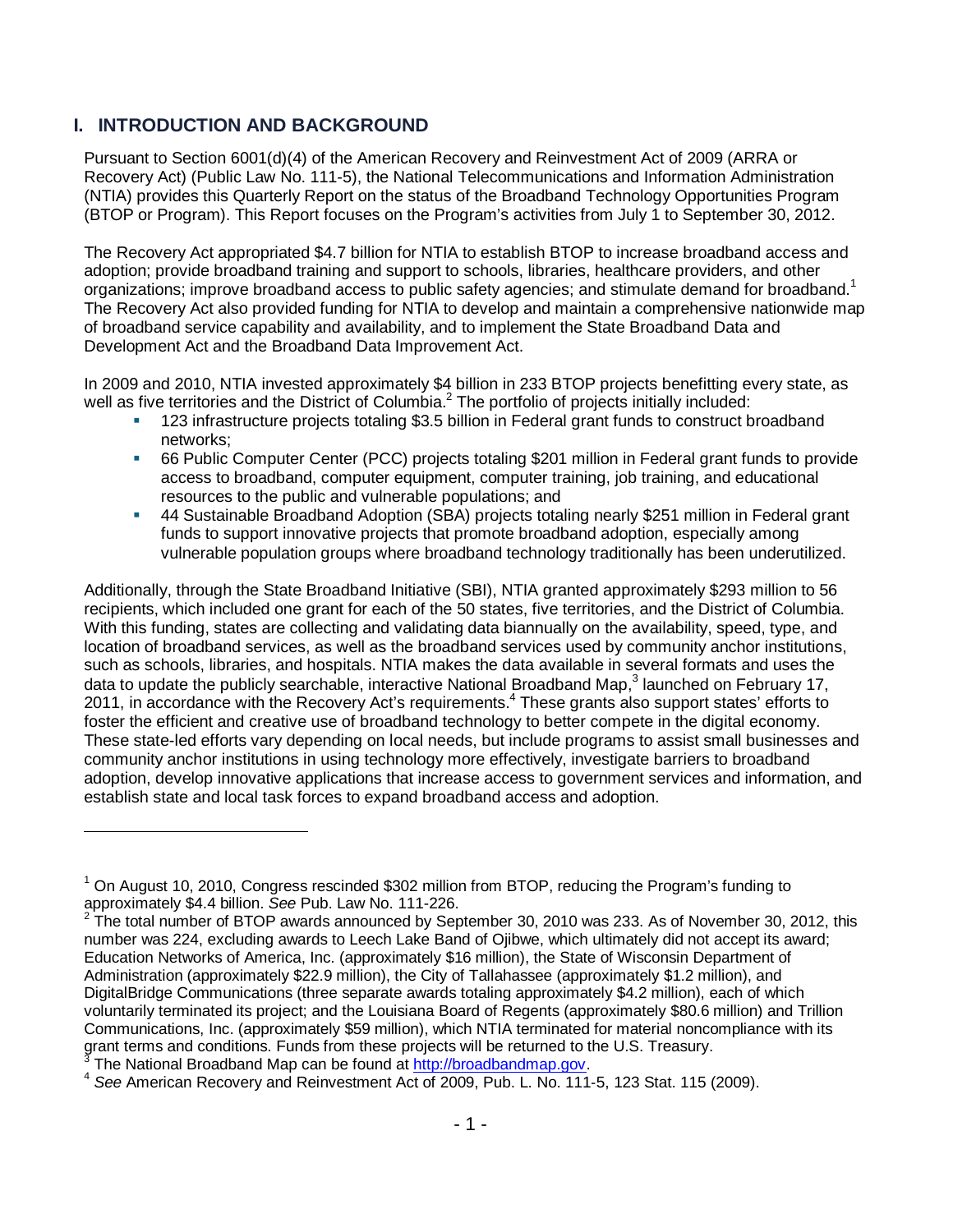## **II. SUMMARY**

 $\overline{a}$ 

This Quarterly Report focuses on four areas of BTOP implementation and project oversight:

- **Status and Progress** of broadband projects and Program expenditures.
- **Supporting Initiatives**, including the SBI mapping and capacity-building efforts.
- **Monitoring and Grants Administration** for broadband projects and the results of those efforts.
- **Program Communications** supporting outreach with and among BTOP stakeholders.

#### **III. PROGRAM STATUS AND PROGRESS**

From July to September 2012, NTIA's broadband grant recipients continued to demonstrate strong performance and helped to achieve the Program's FY12 goals. A few projects also completed their activities during this quarter on budget and on schedule, delivering the promised benefits to communities. These positive results have helped the Program deliver significant progress in areas such as new fiber-optic infrastructure construction, the opening of new PCCs, training to drive broadband adoption, and thousands of new broadband subscribers now experiencing the benefits of high-speed Internet service. Recipients' quarterly progress reports, which were made public at the beginning of December 2012, provide a more granular depiction of these results.<sup>5</sup>

#### **A. New and Upgraded Network Miles**

BTOP infrastructure projects deploy new or upgraded network miles, connect community anchor institutions, and facilitate enhanced access to broadband Internet services for households and businesses. Increased network miles are a direct indicator of the nation's growing broadband infrastructure, and a catalyst for regional economic advancements. In addition to direct economic benefits to construction firms and material providers, these efforts expanded and enhanced networks to serve as an important building block for more affordable broadband services to homes and businesses and contribute to America's global competitiveness.



The Program made considerable progress in deploying network miles, and leasing dark fiber and existing broadband facilities, during this quarter. Recipients deployed more than 6,500 network miles during the past quarter, bringing the total number of miles in FY12 to more than 78,000. This performance substantially exceeded NTIA's FY12 goal to deploy 50,000 new or upgraded network miles across the country. Through September 30, 2012, recipients were deploying facilities in 51 states and territories.

NTIA expects the pace of network construction to remain strong through the end of 2012 as recipients are engaged in the implementation phase of their projects. Below are examples of infrastructure projects that are helping to drive economic development across local communities:

<sup>&</sup>lt;sup>5</sup> Quarterly reports for each BTOP and SBI recipient project can be found at http://www2.ntia.doc.gov/awards.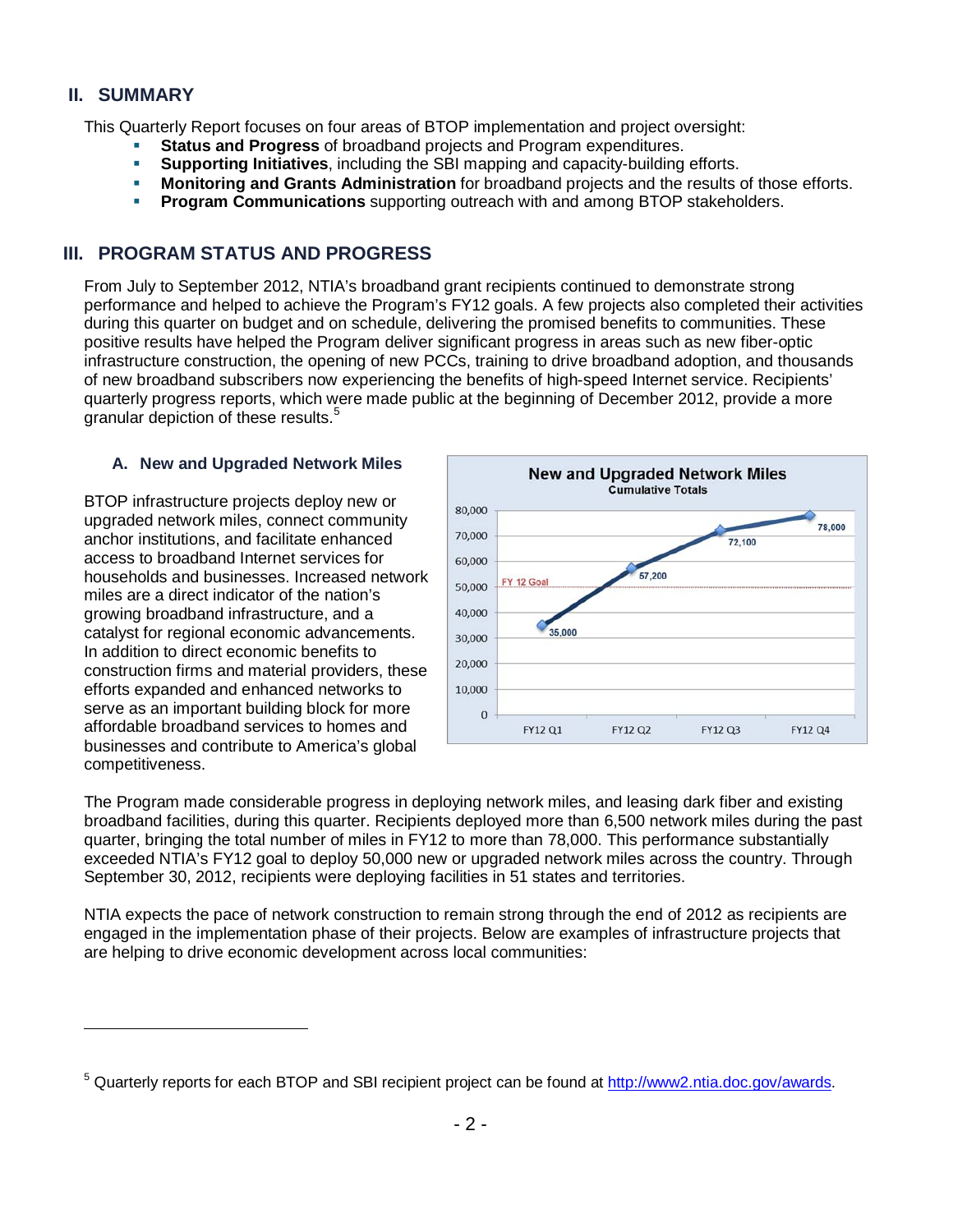

**ION NewCo Corp.** deployed 224 miles of fiber this quarter. As of September 30, 2012, ION has deployed a total of 625 miles of fiber infrastructure as part of the ION Upstate New York Rural

Broadband Initiative. The initiative plans to deploy a more than 1,500-mile fiber network to bring affordable broadband service to more than 70 rural communities in upstate New York, and parts of Pennsylvania and Vermont. Once completed, the network will improve broadband service libraries, state and community colleges, government agencies, and health clinics. One of the initiative's goals is to increase economic development in the region by providing affordable and reliable access to high-speed Internet service, including to more than 38,000 businesses.



**The North Central New Mexico Economic Development District** deployed a total of 104 miles of fiber through September 2012. The Regional Economic Development Initiative (REDI

Net) is deploying fiber-optic cable to improve broadband connectivity across Rio Arriba, Los Alamos, and northern Santa Fe counties, as well as four Native American tribal communities. The network will connect and provide increased access with speeds upwards of 100 Mbps to approximately 125 community anchor institutions through local service providers, including rural healthcare providers, schools, public safety institutions, and higher education institutions. REDI Net has already signed agreements with three service providers, and

helped to drive economic development in this primarily rural area by providing opportunities for access to businesses and households. More than 30 community anchor institutions are benefitting from improved broadband speeds and services.

#### **B. Community Anchor Institutions**

BTOP infrastructure projects focus on connecting community anchor institutions, such as schools, libraries, hospitals, and public safety facilities, which require faster Internet speeds to provide essential community services.

Last quarter, BTOP recipients connected and/or improved service to more than 1,200 community anchor institutions, which is an increase of 12 percent from last quarter and brings the total number of institutions connected to more than 11,200 across 45 states and territories. With the



**ION crew members clear a path to lay new fiber for its 1,300-mile project in upstate New York.** 



**REDI Net crew members deploy new fiber as part of the more than 150-mile network project in north central New Mexico.**



activity this quarter, NTIA exceeded its FY12 goal to connect 10,000 institutions by 1,200. As BTOP recipients deploy additional new network miles, they will continue to provide more institutions with faster and more reliable high-speed Internet access. Below are examples of how BTOP projects are working to connect community anchor institutions and improving education across two states: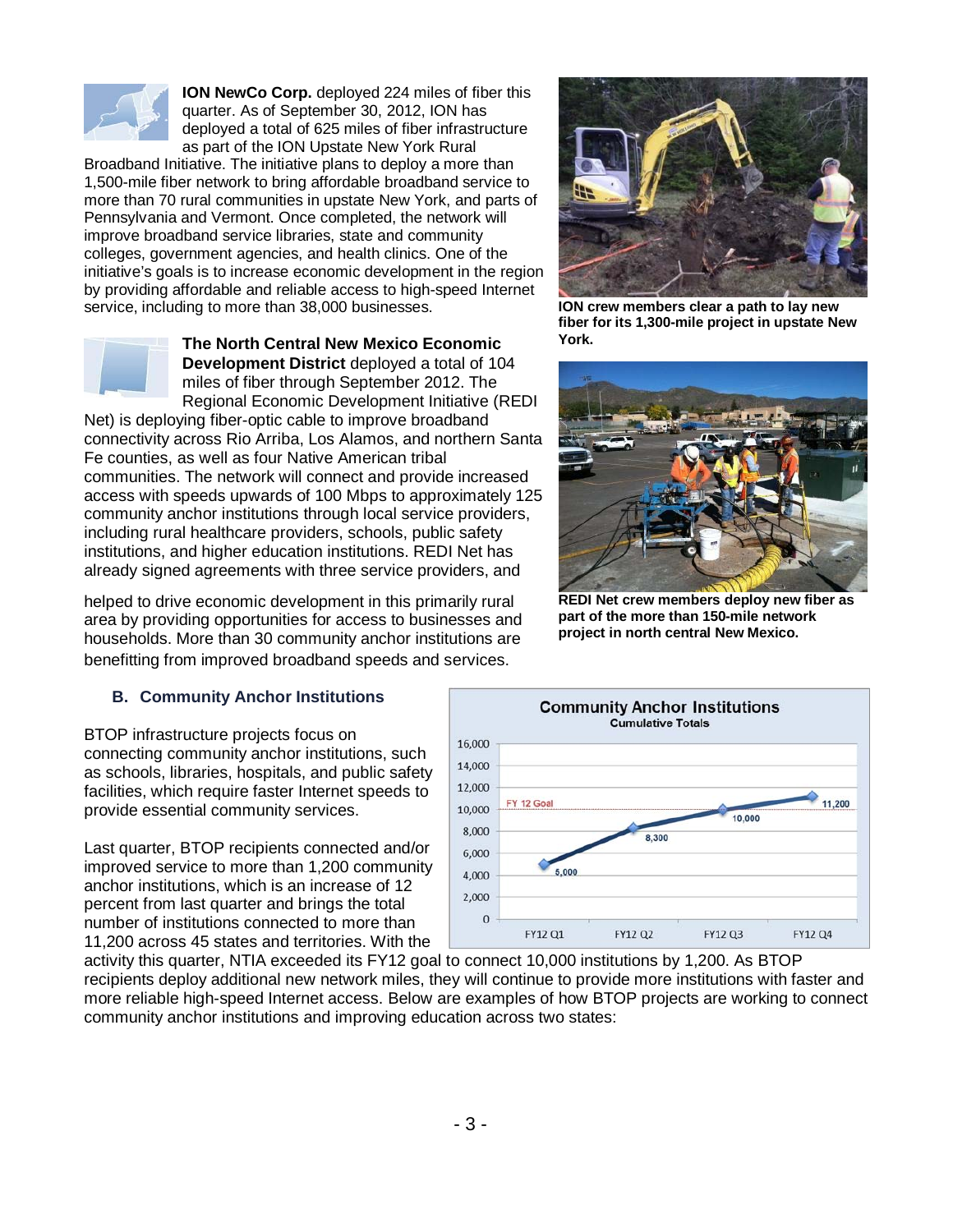

**Oconee County** connected 56 community anchor institutions to its network through September 2012. The Oconee Fiber Optics Creating Unified Solutions (FOCUS) project, a public-private

partnership between the county, the American Red Cross, several local small businesses, and the Eastern Band of Cherokee Indians, is building a 247-mile fiber-optic network to serve rural community anchor institutions. Oconee FOCUS aims to attract employers, promote public safety and health, and enhance educational opportunities through distance learning, virtual classes, and remote research. Improving the quality of educational organizations in Oconee is one of the primary goals of the project. For example, South Carolina requires all students to electronically complete certain exams. However, many schools in Oconee County are unable to comply due to a lack of bandwidth. The Oconee FOCUS highspeed fiber network is currently helping 17 schools to comply



**A construction worker in Walhalla, S.C., deploys fiber to connect a local school to the new Oconee County high-speed fiber network.** 

and provide students with the necessary level of support to successfully complete their education.



The **University of Hawaii System** provided access to more than 100 community anchor institutions through September 2012 as part of the Ke Ala 'Ike, "pathway to knowledge," project.

Additionally, University of Hawaii System has deployed more than 100 new network miles and upgraded approximately 480 network miles. Once complete, the statewide network will provide high-speed Internet access to every public school, higher education facility, and public library statewide. Last quarter, the project added or upgraded service at 24 K-12 schools, including Blanche Pope Elementary. The school received upgraded services, at speeds of up to 1 GB, in time to begin the 2012-2013 school year. In November 2012, Blanche Pope Elementary was selected as one of Hawaii's nominees for the Blue Ribbon Schools program in recognition of academic



**Members of a construction crew lay fiber to connect Mililani Uka Elementary School in Mililani Town, HI** 

achievement. In addition, the Ke Ala 'Ike project is working with the Hawaii Department of Education to help struggling schools in areas that have many economically-disadvantaged and native Hawaiian students. The project has already connected four high schools in these zones.

#### **C. Public Computer Center Workstations**

Public Computer Centers (PCCs) provide broadband access to those who may not be able to subscribe to broadband service in their homes. BTOP's PCC grants fund the installation of new workstations, network access at public computer facilities, and training on topics such as online job searching, basic computer and Internet skills (or "digital literacy"), and resume preparation. PCCs offer access to technology, information, or educational courses and certificates that can help people advance in the

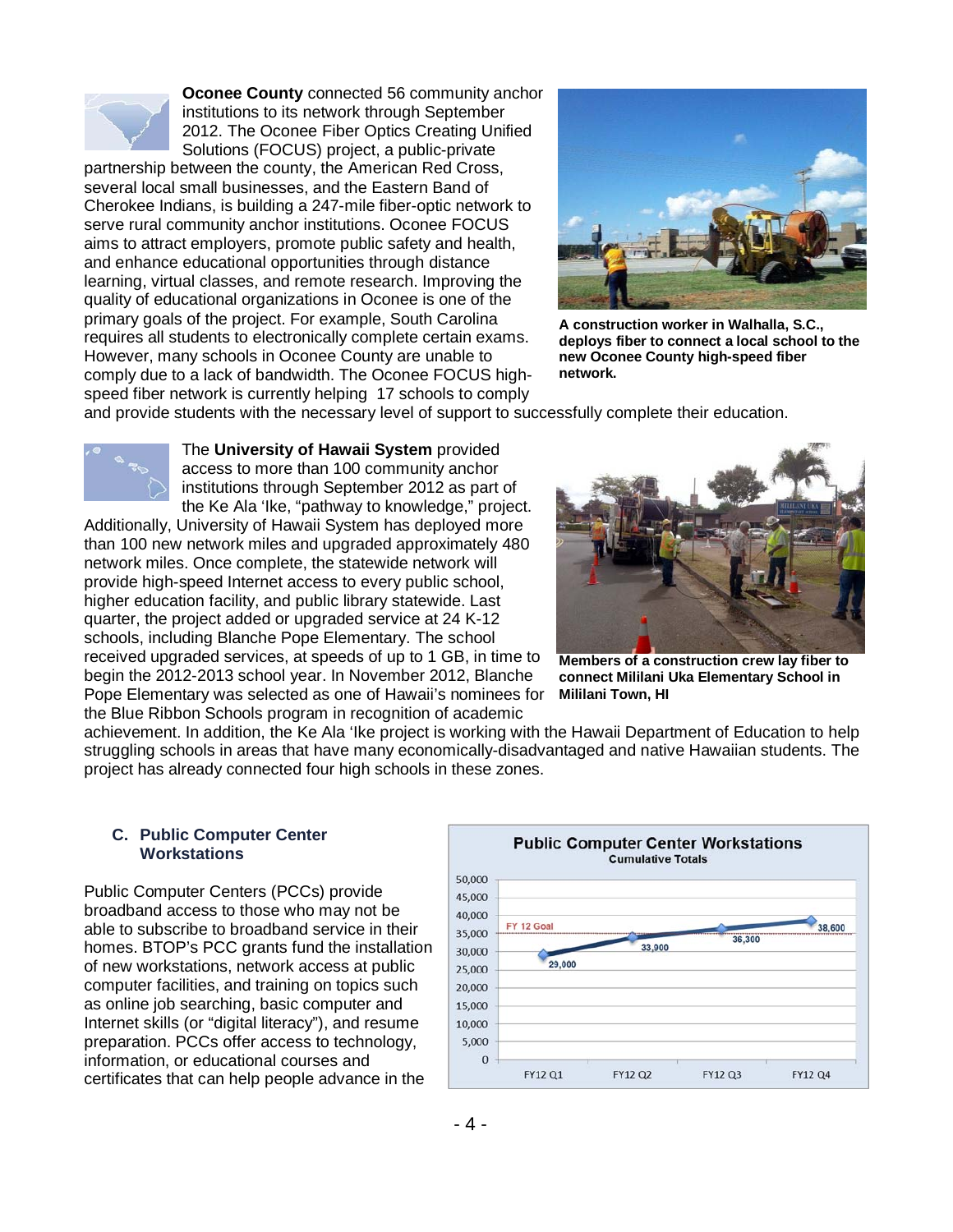workforce. For example, BTOP recipients have used grant funds to offer workforce development training to experienced professionals looking to start new businesses or students who want to learn a specific computer program as they prepare to join the digital economy.

Through September 2012, 64 BTOP recipients installed more than 38,600 new workstations in PCCs across 38 states. PCC recipients continued to make considerable progress last quarter, exceeding the FY12 goal to install 35,000 new or upgraded public workstations. Recipients installing workstations also continue to develop and implement training programs and educational courses, including workforce development training. During the quarter, public computer centers provided 1.3 million hours of training to 371,000 users.

Below are examples of PCC recipients providing greater public access to high-speed Internet and training aimed at enhancing workforce and digital literacy skills:



**WorkForce West Virginia (WorkForce)** is improving access to job information, career counseling, and skills training by upgrading and expanding career centers statewide. Through

September 30, WorkForce has installed 373 workstations and served, on average, more than 4,300 people per week. Of these users, 75 percent are unemployed and a majority do not have affordable home broadband access, so these workstations provide them with the ability to search for jobs, fill out job applications and write resumes. For example, one patron who previously filed for unemployment used the Logan Workforce Center's career services and new workstations to find a position with a local medical practice. During the quarter, WorkForce offered a total of 1,600 training hours for courses



**WorkForce West Virginia holds a class in basic computer skills at the public computer center in Clarksburg, W. Va.** 

that focused on interview skills, improving resumes, and training older workers to use computers. WorkForce also continues to work with its partners, the West Virginia National Guard and Army Reserve, to serve veterans and transitioning armed service members to civilian jobs. WorkForce has deployed a total of 51 workstations in armories, reserve centers, and veterans' centers.

The **College of Menominee Nation** celebrated the grand opening of its Community Technology Center (CTC) this quarter. Prior to CTC, the only Internet access available on the reservation was slow dial-up. The reservation is located in one of Wisconsin's more rural and economically disadvantaged areas and uses the CTC to provide broadband access and workforce training and development for economically vulnerable populations, including people with disabilities, at-risk youth, tribal members, and the unemployed. Through September 2012, the College of Menominee Nation deployed 129 workstations and served an average of 289 users per week. The College of Menominee Nation has also partnered with the University of Wisconsin-Extension to offer tribal members classes to



**Patrons get familiar with tablet computers in a new computer center located in Keshena, Wisc.**

improve computer skills and digital literacy. A mobile lab travels around the community to teach people about broadband, its purposes and benefits, and basic computer literacy skills. Many members of the Menominee Indian Nation are active duty military and deployed around the world. Teaching computer skills, including how to use Skype software through these classes, enables family members to keep in touch with loved ones serving around the country and overseas.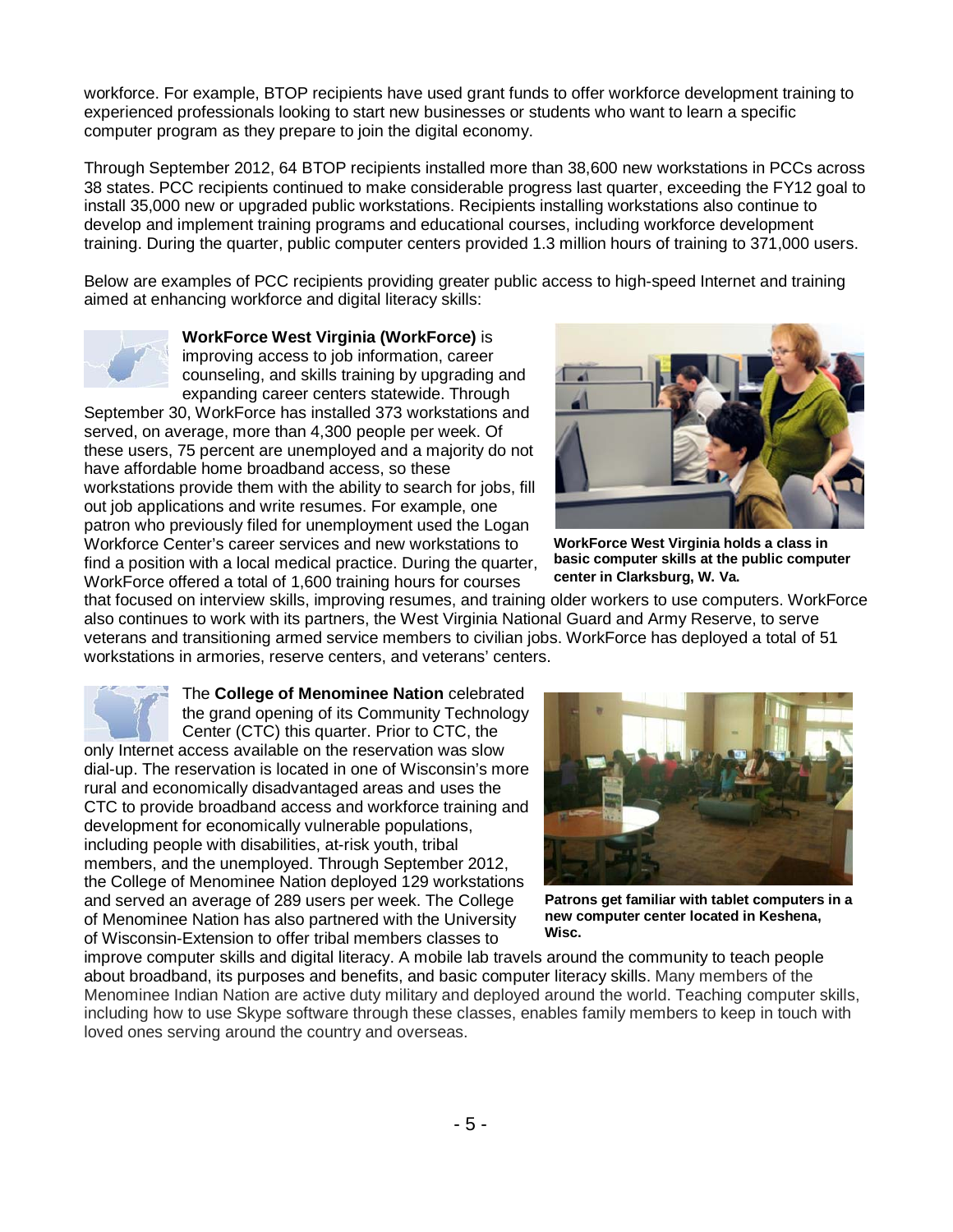#### **D. Broadband Subscribers**

SBA projects increase broadband Internet usage and adoption by consumers, businesses, and institutions. In addition to providing a range of digital literacy classes, many recipients are increasing awareness of how broadband can improve education, health, and human services. For example, some recipients are distributing video conferencing and other medical equipment that allows doctors to communicate with remote medical specialists, providing patients with more comprehensive care. Some SBA recipients are training and



coaching health professionals to use broadband to enhance recordkeeping, network with colleagues, and pursue professional development opportunities.

Through September 2012, 37 BTOP recipients reported that more than 510,000 households and 12,000 businesses subscribed to broadband services after receiving digital literacy classes or job training. New subscribers for the past quarter totaled more than 134,000, meaning that more Americans are now using the Internet to search and apply for jobs, advance their educational goals, and find health-related information. More than 86 percent of SBA grant recipients reported new broadband subscribers. NTIA expects the number of new subscribers to continue to increase as more households complete training programs, receive subsidized computer equipment or broadband service, and take advantage of workstations and discounted subscriptions provided by BTOP funds. BTOP recipients significantly exceeded NTIA's FY12 goal of 350,000 planned new broadband subscribers.

The following projects further demonstrate how BTOP recipients are driving broadband adoption and increasing subscribers in the field of health care:



#### The **University of California, Davis (UC Davis)** is increasing institutional adoption of broadband services offered by the California Telehealth Network (CTN). As of September 30, 2012, UC

Davis developed 60 online lessons to support transitions to technology-enabled health care, and more than 450 individuals have accessed the material through the eHealth Training website. Additionally, eHealth course content created for nursing, medical assistant, and computer information sciences students is available for community college faculty to reference in the development of their own curriculum. At the end of this



**A patient uses videoconferencing to consult with a nurse, in Ridgecrest, Calif.** 

quarter, 22 instructors had accessed content such as Technical Project Management and the Importance of Broadband for Health Care Delivery. UC Davis also engages consumers by installing ExploreHealth kiosks in community anchor sites. The kiosks are web-based portals that help users access health information on the Internet.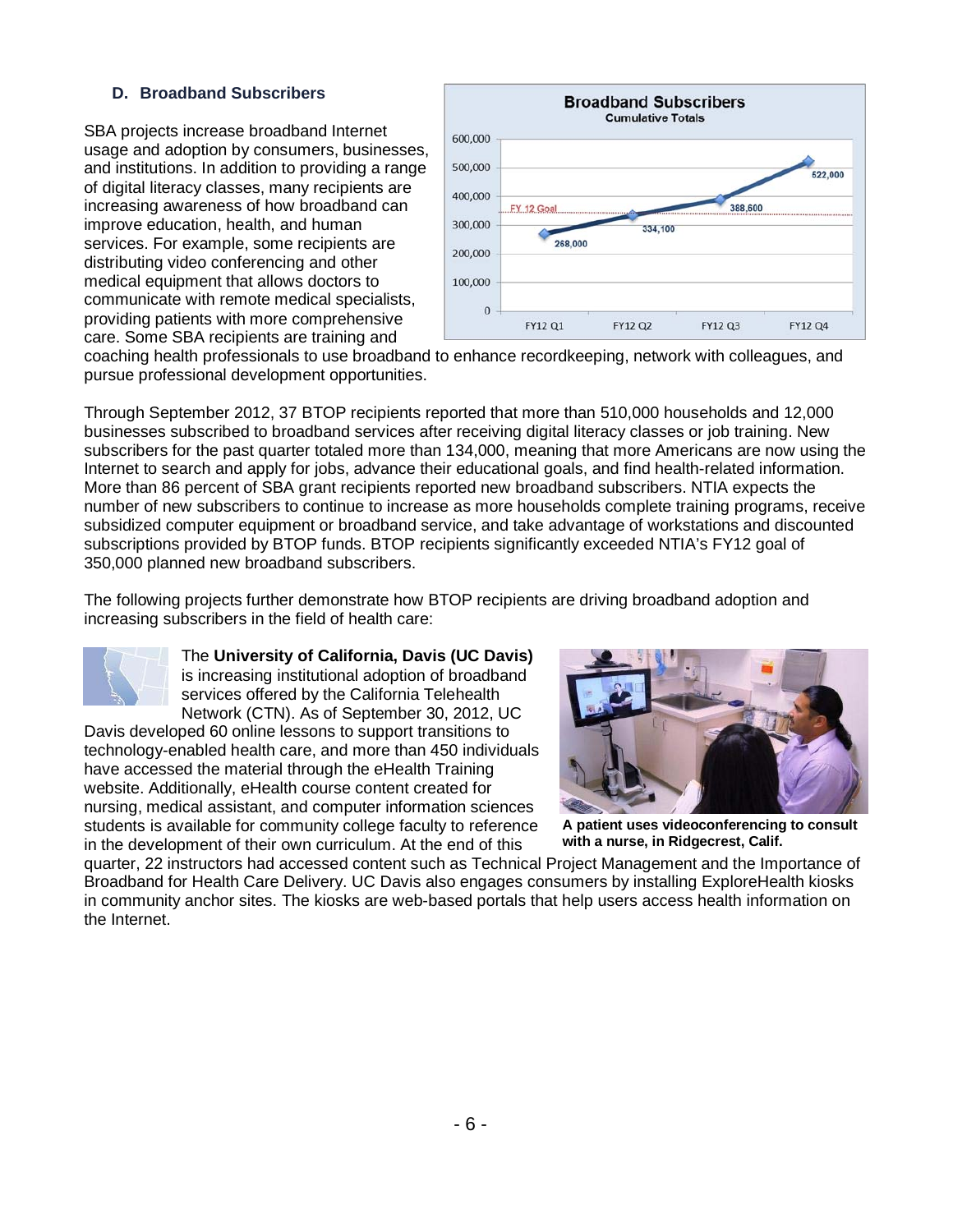

The **Central Iowa Hospital Corporation, d/b/a Iowa Health-Des Moines (IH-DM),** established the Rural Iowa Telehealth Initiative to deliver affordable healthcare to Iowans living in rural and

medically underserved areas. The initiative also offers training and educational opportunities for the rural healthcare workforce. This quarter, IH-DM provided an introduction to telemedicine presentation for shift leaders and staff members working in IH-DM Emergency Department facilities and women's services. IH-DM has also placed telemedicine equipment in physician offices, incuding specialities such as cardiology, neurology, and podiatry. Clarke County Hospital, a rural partner, had 10 speciality clinics this quarter that improved care access to the inpatient population. The



**A nurse at one of Iowa Health's rural affiliate's offices examines a patient while a physician in Des Moines observes.** 

placement and adoption of telehealth equipment also has enabled family members of inpatients to participate in medical visits and meetings. Additionally, IH-DM deploys equipment, broadband connectivity, and support to community serving institutions, including the Southwestern Community College (SWCC). SWCC has made educational opportunities more accessible by offering distance learning classes, saving students a 60-mile commute. As of September 30, 2012, IH-DM has recorded more than 50 new business and community anchor institution subscribers, including medical centers, EMS units, and provider clinics.

#### **E. Expenditures**

During the fourth quarter of FY12, BTOP recipients spent more than \$365 million in Federal grant funds. These funds were matched by recipient contributions of nearly \$115 million. Cumulatively, Federal outlays for the Program totaled \$2.3 billion, while total recipient matching contributions exceeded \$900 million.

# **IV. SUPPORTING INITIATIVES**

#### **A. State Broadband Initiative**

The State Broadband Initiative (SBI) consists of the State Broadband Data and Development Program and the National Broadband Map. SBI grants also play a critical role in helping states and territories identify and address obstacles to broadband deployment and adoption. SBI empowers states to tailor solutions to their unique broadband needs, supports state and local task forces and planning teams to expand broadband awareness and adoption, implements innovative applications that increase access to government services and information including job resources, and enables government to be more responsive to citizens. By helping to coordinate this new network of state broadband activity, SBI facilitates collaboration among the states and enables the exchange of best practices and lessons learned.

On July 25, 2012, NTIA updated the National Broadband Map using data supplied by states and their designees, which included more than 20 million new records from 1,865 broadband providers across all 50 states, five territories and the District of Columbia. Broadbandmap.gov displays broadband availability, the name of broadband providers, the technology used to provide service, and the maximum advertised speeds of service. Broadband availability data are available in a number of different formats, including Application Programming Interfaces (APIs) and as files for download. Website users can compare availability and speeds across different geographic regions and can view the service area, speeds, technology, and demographic information for any broadband provider. Since its launch last year, the National Broadband Map has attracted nearly 740,000 users. Each state also hosts its state-level data in a variety of ways, using this information to drive strategic planning and economic development in their communities.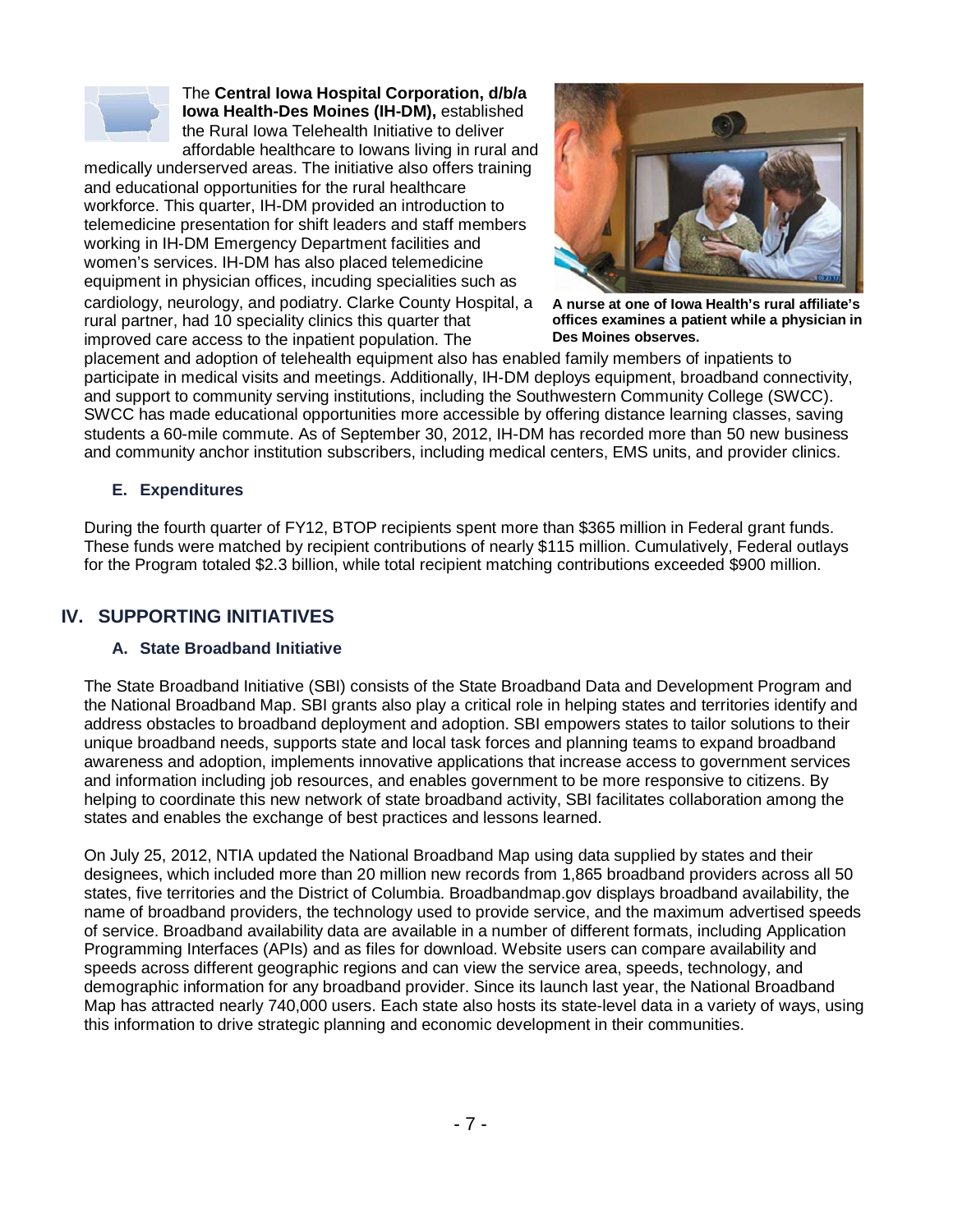Below are two examples of SBI projects increasing job opportunities and supporting economic growth:



The **South Dakota Bureau of Information & Telecommunications (BIT)** worked with an online language instruction firm that was considering expanding its presence in the state. Fast broadband speeds are critical to this company because it uses real-time video technology and language classes feature videos, games, quizzes, and other interactive learning material.

Using broadband availability data, South Dakota's state broadband team highlighted several small towns where broadband service is actually ahead of some larger cities across the country. As a result, Eleutian Technology is now opening new offices in Rapid City, South Dakota, providing close to a hundred professional jobs in this rural town.



The **Massachusetts Broadband Institute**

launched a website aimed at helping veterans and their families access services, information, and opportunities available to them. The site,

www.MassVetsAdvisor.org, allows veterans to review more than 360 benefits programs based on their service branch and other criteria to list only the benefits and services that each veteran is qualified for, including an "action plan" to apply for the benefits. Veterans can also print, email, save, or forward the action plan to their Veterans Services Officer for additional one-on-one assistance. Since its launch in May 2012, the website has received more than 26,000 visits from 10 different countries and produced close to 100 action plans helping veterans apply for various benefits. Through this portal, veterans find information on employment, education, and health care without having to navigate multiple sites or sort through



**The Massachusett Department of Veterans' Services uses MassVetsAdvisor.org to help a veteran search for benefits at Bunker Hill Community College in Charlestown, Mass.** 

what can be an overwhelming amount of literature. The website also helps to promote broadband adoption by increasing the relevance to the approximately 400,000 Massachusetts veterans, 70 percent of which are over the age of 50.

#### **B. Evaluation Study**

-

In September 2010, NTIA contracted with ASR Analytics, LLC (ASR) to conduct an evaluation of BTOP's economic and social impacts. This study will assess the degree to which NTIA's implementation of BTOP has met the Recovery Act goals by measuring the short- and long-term economic gains in grant-funded communities. This past quarter, ASR submitted the first Interim Report, "Progress towards BTOP Goals: Interim Report on PCC and SBA Case Studies." ASR will complete follow-up visits to PCC and SBA sites in 2013. Evaluation studies for 12 infrastructure grant recipients are in the planning stages and will begin in the fall of  $2013<sup>6</sup>$ 

# **V. MONITORING AND GRANTS ADMINISTRATION EFFORTS**

NTIA continues to execute against its BTOP Monitoring and Assessment Plan, which includes individual grant monitoring, day-to-day portfolio management, technical assistance, and corrective action support as part of a comprehensive oversight strategy for BTOP awards.<sup>7</sup> These activities are designed to protect

 $6$  More information about the ASR Evaluation Study and the Interim Report is available at http://www2.ntia.doc.gov/BTOP-Reports#evaluation. 7

The BTOP Monitoring and Assessment Plan is available at http://www2.ntia.doc.gov/files/BTOPFY12MonitoringandAssessmentPlan\_111611.pdf.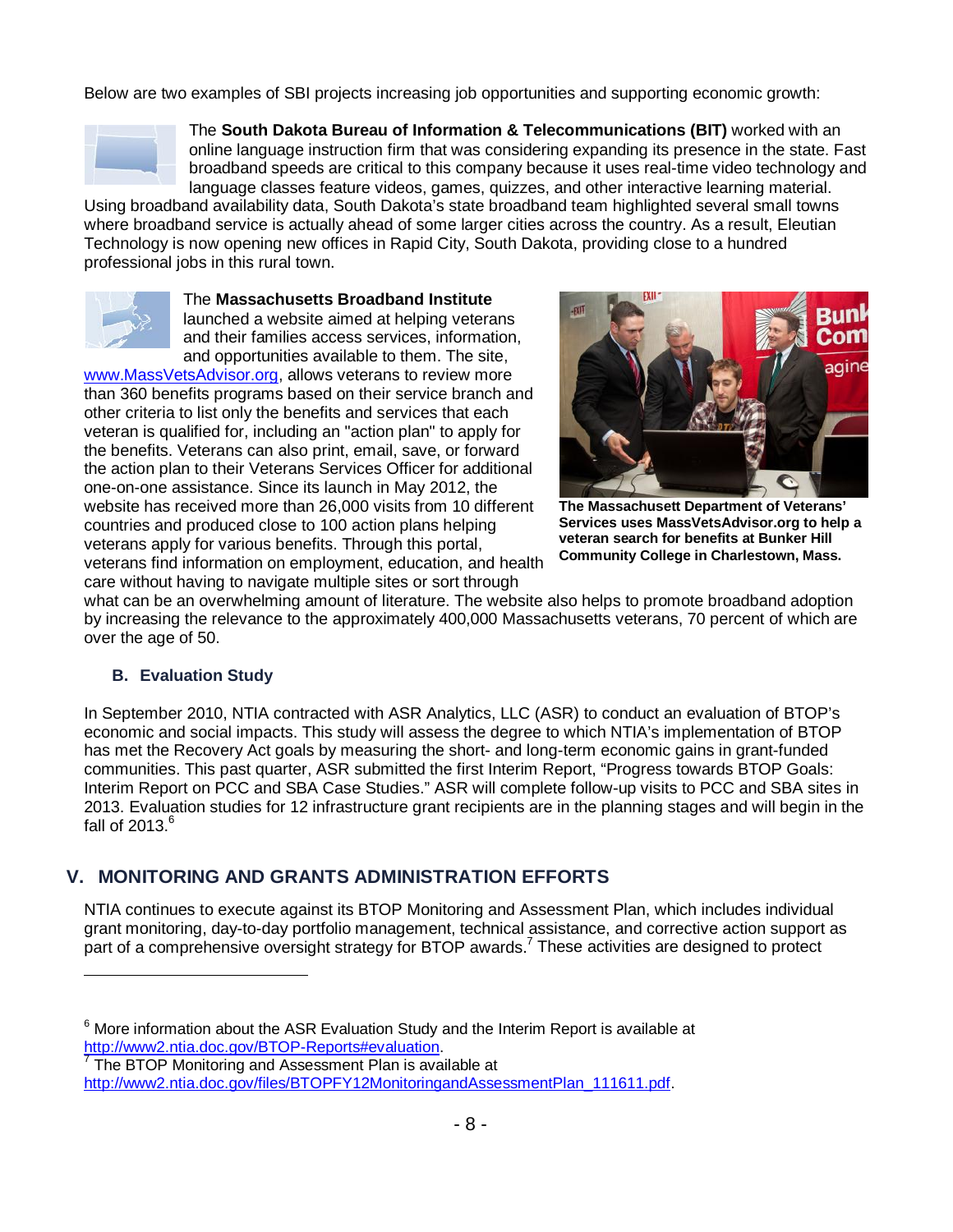taxpayer investments, offer strong stewardship over the grant funds, and monitor recipients' progress and performance against project schedules and budgets. NTIA proactively engages grant recipients to monitor project and compliance efforts, regularly communicating with recipients to ensure successful oversight of grant funds, identifying potential risks affecting recipients and their projects, and providing corrective action guidance to resolve issues promptly.

In addition, NTIA continues to assess each grant to review potential risks affecting the recipient and assigns one of three levels for monitoring – standard, intermediate, or advanced – based on the total award amount, number of subrecipients, project complexity and duration, as well as the organizational type (*e.g.*, for-profit; nonprofit; and state, local, or tribal government). BTOP Federal Program Officers (FPOs) then carry out appropriate escalating oversight activities based on these three levels in cooperation with the National Institute of Standards and Technology (NIST) and National Oceanic and Atmospheric Administration (NOAA). NTIA also works closely with the Department of Commerce's Office of Inspector General (OIG) to improve Program monitoring of recipients' compliance with applicable statutes, regulations, and guidance.

#### **A. Monitoring Activities**

NTIA engages grant recipients regularly to monitor project performance and compliance with program requirements. NTIA collects regular reports; performs case reviews evaluating projects' successes and challenges in meeting milestones; and conducts site visits assessing the recipients' compliance with Federal grant rules and requirements. These activities help NTIA understand the progress made by recipients and inform appropriate corrective actions and enforcement measures, if needed. NTIA also conducts status meetings with recipients and key project members to review project milestones, gather additional information, and provide guidance on Federal grant requirements. These monitoring efforts help ensure that taxpayer dollars are used in an appropriate and responsible manner.

#### **1. Financial, Project Performance, and ARRA Reporting**

Quarterly, BTOP recipients must report their financial, project performance, and ARRA-related activities. NTIA reviews these reports – the Federal Financial Report (FFR), BTOP Performance Progress Report (PPR), and ARRA report – to monitor project progress against established baselines, expenditures of grant funds, and contribution of non-Federal cost share. FPOs provide feedback and additional guidance, as necessary, to ensure that each recipient is providing sufficient detail to allow NTIA to determine that the projects are meeting programmatic objectives and delivering promised project benefits. From these reviews, NTIA analyzes data to identify emerging trends and better measure individual project and overall programmatic progress.

#### **2. Site Visits**

NTIA uses site visits to closely monitor recipients and provide technical assistance through in-person meetings with project leadership and grant and financial management teams. During site visits, NTIA observes facilities and equipment procured with Federal funds, visits computer centers, observes training classes, reviews project activities and fiscal management practices, identifies and addresses any areas of concern, and pinpoints best practices that could benefit other projects.

This past quarter, NTIA visited five recipients responsible for \$80 million in grant funds. To date, NTIA has conducted site visits for nearly 65 percent of BTOP grants and 33 percent of SBI awards (representing more than 94 percent of the total BTOP funds and more than 32 percent of total SBI funds



**A NTIA Federal Program Officer visits Central Valley Independent Network (CVIN), walking the route of a BTOP-funded fiber-optic network.**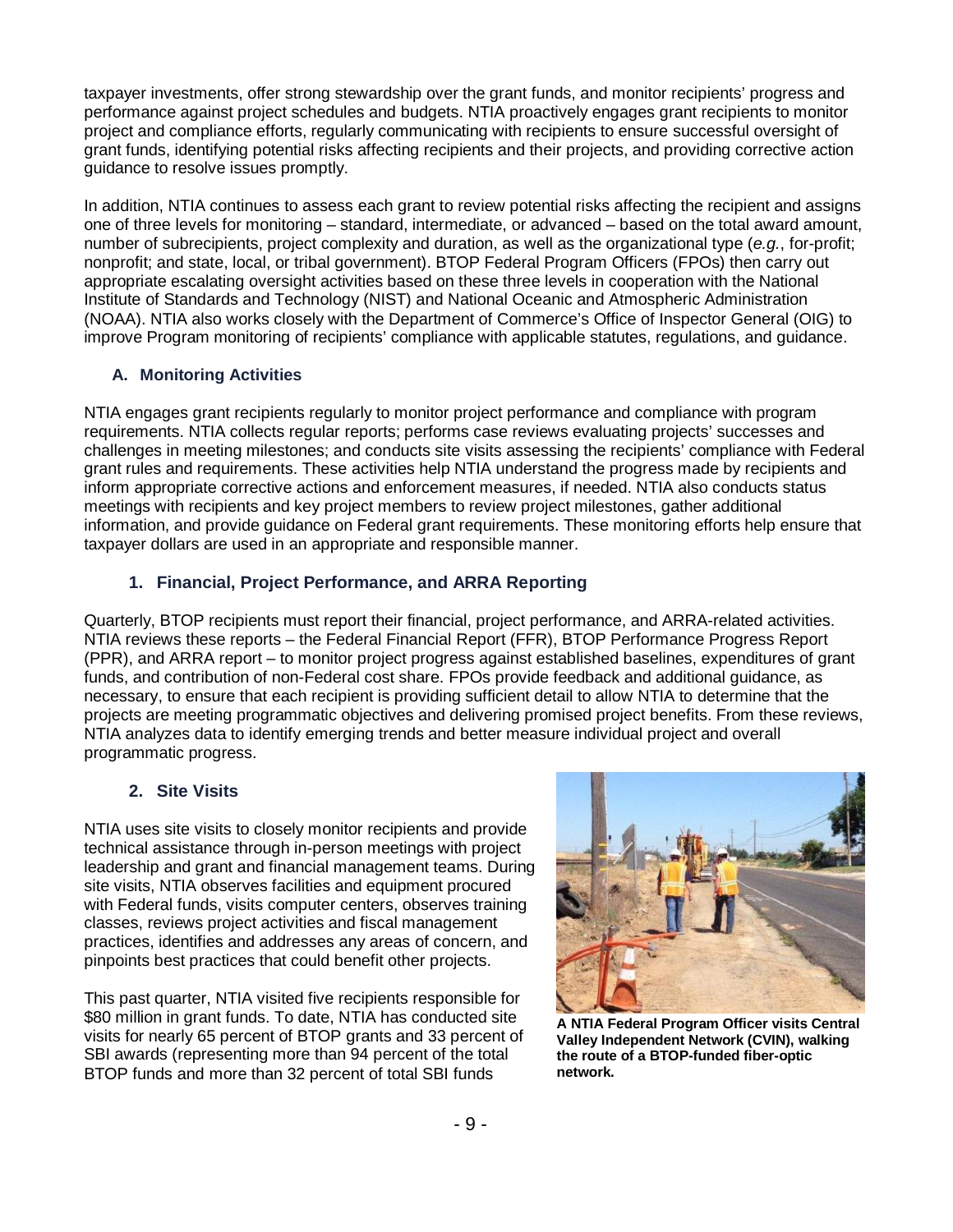provided by NTIA). NTIA has visited all BTOP projects initially assigned an "advanced" monitoring level, and revisited 16 of those projects to provide additional technical assistance.

Site visits also help NTIA identify and address performance issues and other potential areas of concern. Following each site visit, NTIA documents any findings in a summary report. Some issues are corrected immediately, while others are addressed through a Performance Improvement Plan (PIP) or by working with the Grants Office to create a Corrective Action Plan (CAP). These tools direct recipients to take specific actions in a defined timeframe to improve project management or compliance with award terms.

## **3. Environmental and Historic Preservation Assistance**

BTOP infrastructure awards, as well as some PCC projects, are subject to applicable Federal, state, local, tribal, and other environmental and historic preservation (EHP) policies, most notably the National Environmental Policy Act (NEPA), the National Historic Preservation Act (NHPA), and the Endangered Species Act (ESA). NTIA works with recipients to achieve and maintain compliance with applicable EHP policies. NTIA also works with recipients through an established EHP review process when project or route modifications become necessary due to field conditions, changing engineering requirements, or other factors. NTIA has successfully completed EHP clearance for all but one of its recipients.<sup>8</sup>

#### **B. Grants Administration Activities**

NTIA provides guidance and support to projects needing assistance in addressing potential risks or issues delaying their progress. This helps maintain the performance of BTOP recipients and minimize the risk of waste, fraud, and abuse. NTIA performs a variety of program support activities based on the project's identified issues and risks, including identifying a course of action to improve a project's performance; providing customized guidance; and working with the appropriate Grants Office to develop a CAP to mitigate unresolved project setbacks. These support efforts help ensure that recipients meet their commitments and comply with programmatic and Federal grants administration rules and requirements.

## **1. Cost Share Monitoring and Review**

l

BTOP recipients must contribute a minimum 20 percent of the cost for the project in funds or in-kind assets, also known as "match," toward the total cost of a project. This translates into a total of \$1.5 billion in match across all BTOP projects. As of September 2012, recipients contributed approximately \$905 million in match. NTIA instituted a program review of the match requirement to ensure that grant recipients are compliant with this important condition of their grant awards and to address potential issues regarding the allowability, consideration, source, consistency, and valuation of each recipient's proposed cash and in-kind matches.

Through September 2012, NTIA and recipients worked together to finalize 92 percent of all match reviews for the Infrastructure portfolio. In some cases, reviews may be ongoing due to the complex process for certain types of valuation (*e.g.*, real estate and telecommunications infrastructure). FPOs also continue to work with recipients to assist in resolving any new cost share issues that arise over the life of the awards.

In June 2012, the OIG finalized a report assessing whether NTIA had processes in place to ensure that BTOP recipients' match contributions meet Federal administrative requirements and OMB cost principles. The OIG report recognized one of NTIA's monitoring tools as a best practice. In addition, the OIG

 $8$  One of the seven suspended Public Safety 700 MHz projects has outstanding EHP requirements. See the "Public Safety 700 MHz Projects" section of this Report for more information about the partial suspension of this public safety grant.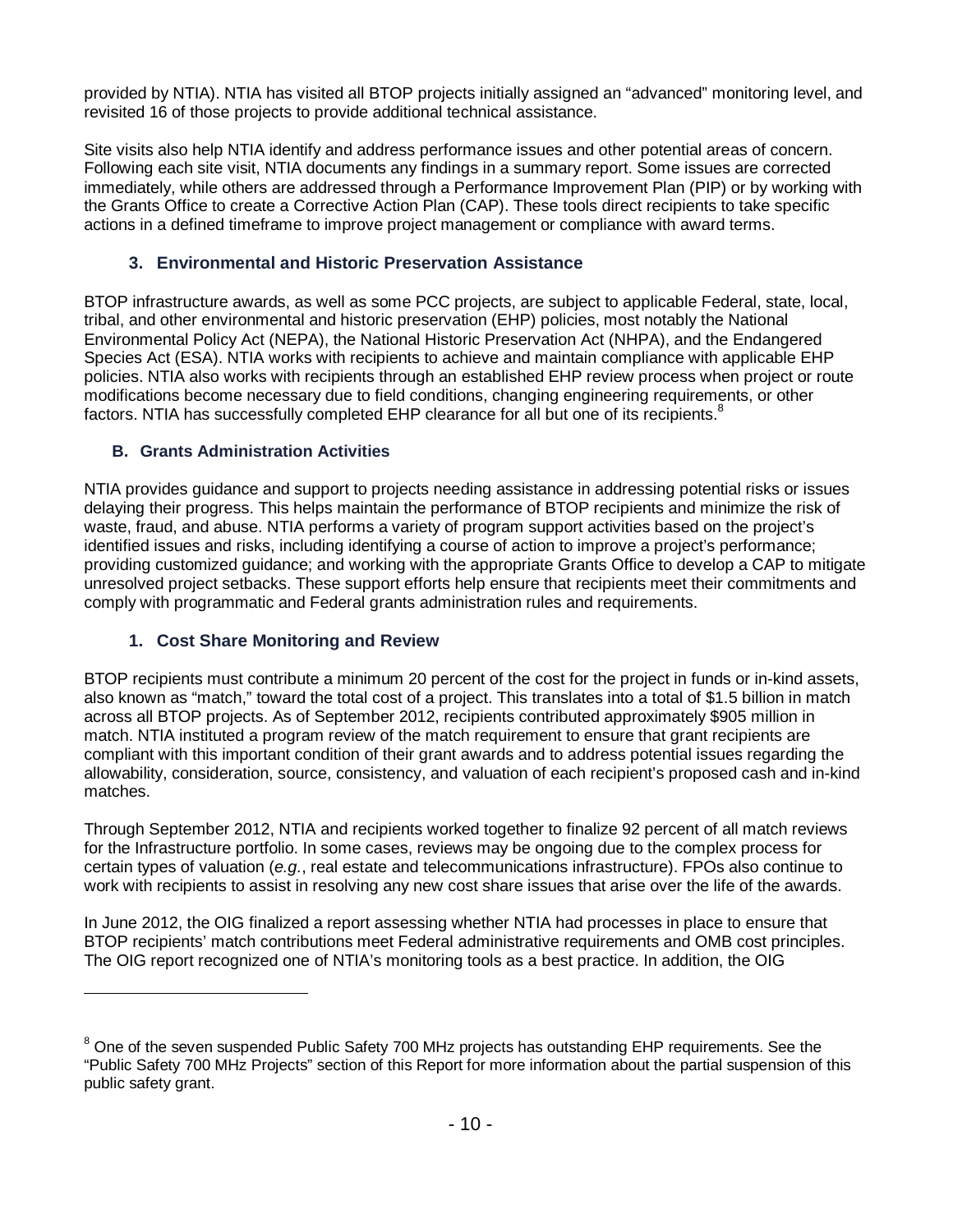recommended expanding the use of the monitoring tool to a greater percentage of the portfolio, and in response, NTIA recently added an additional 24 recipients to the match review process. The OIG also suggested NTIA communicate other improvements to recipients regarding recordkeeping and internal controls for cash distribution. NTIA will finish implementing these recommendations in December 2012.<sup>9</sup>

## **2. Non-Duplication of Federal Funds**

Since the Program's inception, NTIA has worked to prevent duplication between BTOP projects and broadband projects funded by other Federal agencies. NTIA has conducted in-depth reviews of infrastructure awards to validate that BTOP projects do not duplicate other Federally-funded projects, including broadband networks funded by BIP and the Federal Communications Commission's (FCC) Telehealth/Telemedicine and e-Rate programs. As of September 2012, NTIA has resolved 97 percent of the instances of potential overlap between a BTOP award and another BTOP, BIP, or FCC award. The remaining three percent will be resolved through ongoing negotiations with recipients seeking ways to leverage the respective investments, such as joint-build solutions.

# **3. Subrecipient Monitoring**

In January 2012, the OIG initiated an audit to assess NTIA's efforts to verify that BTOP recipients have properly classified subrecipients and established effective controls to monitor subrecipients' compliance with all BTOP award terms and conditions. As part of the audit, the OIG selected 26 BTOP awards to review. NTIA and BTOP recipients continue to work cooperatively with the OIG on this matter.

# **4. Technical Assistance**

 $\overline{a}$ 

NTIA provides a wide range of technical assistance to support recipients in successfully implementing their projects, including producing guidance documents on common topics of interest; assessing projects relative to schedule, budget, or sustainability; and providing customized assistance to specific BTOP recipients based on need. NTIA developed a set of diagnostic frameworks and tools to help BTOP management evaluate and address common challenges that may delay a project's success, including schedule, financial information, organizational constraints, and other project-specific issues.

Based on previous schedule and budget assessments on a select number of infrastructure grants, which helped to identify the most common causes of schedule delays, NTIA prioritized recipients' needs and focused on providing customized technical assistance this past quarter. NTIA assisted recipients with developing solutions to address EHP compliance documentation; local permitting; agreements for rights-ofway and other land easements; utility pole agreements and make-ready work; and other pre-deployment activities that have affected implementation schedules for a number of grant awards.

Through September 2012, NTIA provided technical assistance on specific project implementation challenges to 75 infrastructure recipients. NTIA helped several projects overcome implementation and schedule challenges by using diagnostic tools to review the project timeline and deployment of specific network route segments. Using these tools, NTIA also provided recommendations related to tasks and project management approaches so recipients could more rapidly implement their objectives.

In addition, NTIA provided technical assistance to PCC and SBA recipients, which included regular webinars on topics of broad interest and conference calls for thematic affinity groups. From July through September 2012, the program conducted five webinars on subjects such as advanced digital literacy training for young

<sup>&</sup>lt;sup>9</sup> See NTIA Needs Stronger Monitoring of BTOP Grant Recipients' Match (OIG-12-029-A) available at http://www.oig.doc.gov/OIGPublications/OIG-12-029-A.pdf.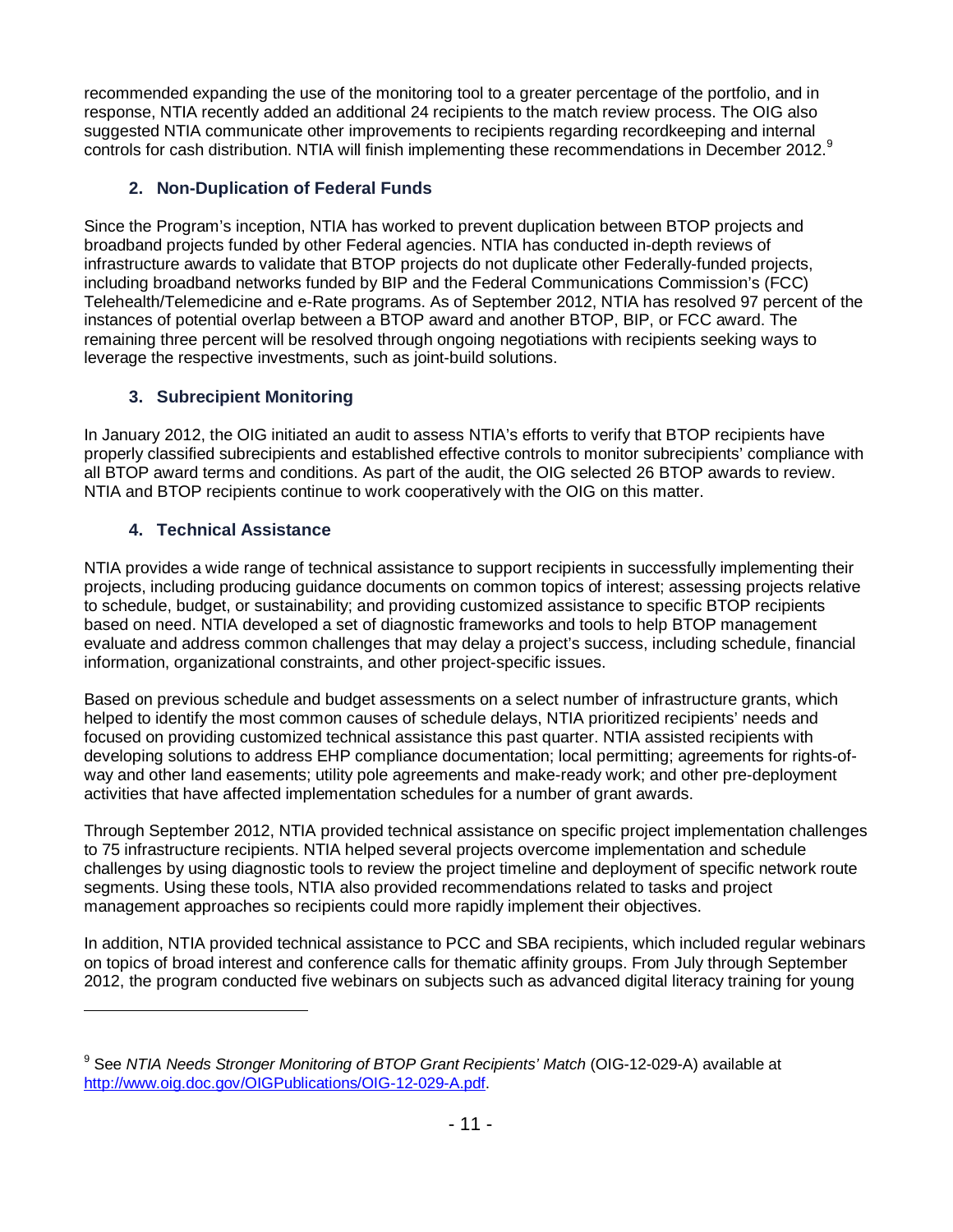people; program sustainability; and collaboration among CCI, PCC, SBA, and SBI recipients. NTIA also organized two conference calls for an affinity group of recipients that are entities of local government and work with K-12 schools. More than 415 individuals participated in these events, taking advantage of opportunities to learn strategies for successful program implementation, and to network and share information with other recipients. One recipient reported that it received a contract from another recipient to provide training for youth in an after school program as a result of the webinar on training programs for youth.

For SBI recipients, NTIA provided technical assistance as needed to its 56 recipients on topics such as project management, reporting, data gathering, and mapping issues. In addition, three webinars were conducted during this quarter on data gathering and submission requirements. NTIA also maintains an online team collaboration tool utilized by NTIA, the FCC, recipients, and project partners to share information and documents on project management, mapping and data gathering, and best practices.

## **5. Public Safety 700 MHz Projects**

In February 2012, the President signed H.R. 3630: The Middle Class Tax Relief and Job Creation Act of 2012.<sup>10</sup> which authorized and provided funding for a nationwide public safety broadband network. Title VI of the Act established an independent authority within NTIA, the First Responder Network Authority or "FirstNet", that would take all actions necessary to ensure the building, deployment, and operation of the network. In response to H.R.3630, NTIA worked to implement the Act's directives,<sup>11</sup> and partially suspended the seven public safety projects in May 2012 to avoid activities that may lead to added costs in the future or stranded investments.

While partially suspended, the public safety recipients continue to engage in allowable broadband-related activities that would be complementary to the nationwide network or other unrelated broadband activities.<sup>12</sup> The goal in this effort is to keep these much-needed investments in their communities and avoid investments that might have to be replaced if they are incompatible with the ultimate nationwide architecture of the new public safety broadband network.

FirstNet held its inaugural board meeting on September 25, 2012, marking a significant milestone towards the deployment of the nationwide, interoperable public safety broadband network. The board adopted several resolutions, including a resolution that tasked a subset of board members to examine the seven public safety projects and to provide input to NTIA as to whether and how these projects can potentially support the development of the nationwide network.

## **6. Project Completion and Grant Closeout**

 $\overline{a}$ 

Occurring over several months, the closeout process verifies that all technical obligations, financial accounting, and administrative requirements are finalized before concluding the grant agreement between NTIA and BTOP recipients. During closeout, recipients are required to submit final documentation regarding their projects and these documents receive final review by NTIA, and the NIST or NOAA Grants Offices. Once all parties are satisfied with the final project and have agreed to all eligible costs, formal closeout is

<sup>&</sup>lt;sup>10</sup> See the Middle Class Tax Relief and Job Creation Act of 2012 (Public Law 112-96) available at http://www.qpo.qov/fdsys/pkq/BILLS-112hr3630enr/pdf/BILLS-112hr3630enr.pdf.

<sup>&</sup>lt;sup>11</sup> NTIA appointed the FirstNet Board of Directors on August 20, 2012, and released the requirements for the State and Local Implementation Grant Program on August 21, 2012. See NTIA's website for more details: http://www.ntia.doc.gov/category/public-safety.<br><sup>12</sup> See, e.g., Letter from NTIA Assistant Secretary Strickling to Adams County Communications Center, (May 11,

<sup>2011),</sup> available at http://www2.ntia.doc.gov/files/grantees/20120511095538760.pdf.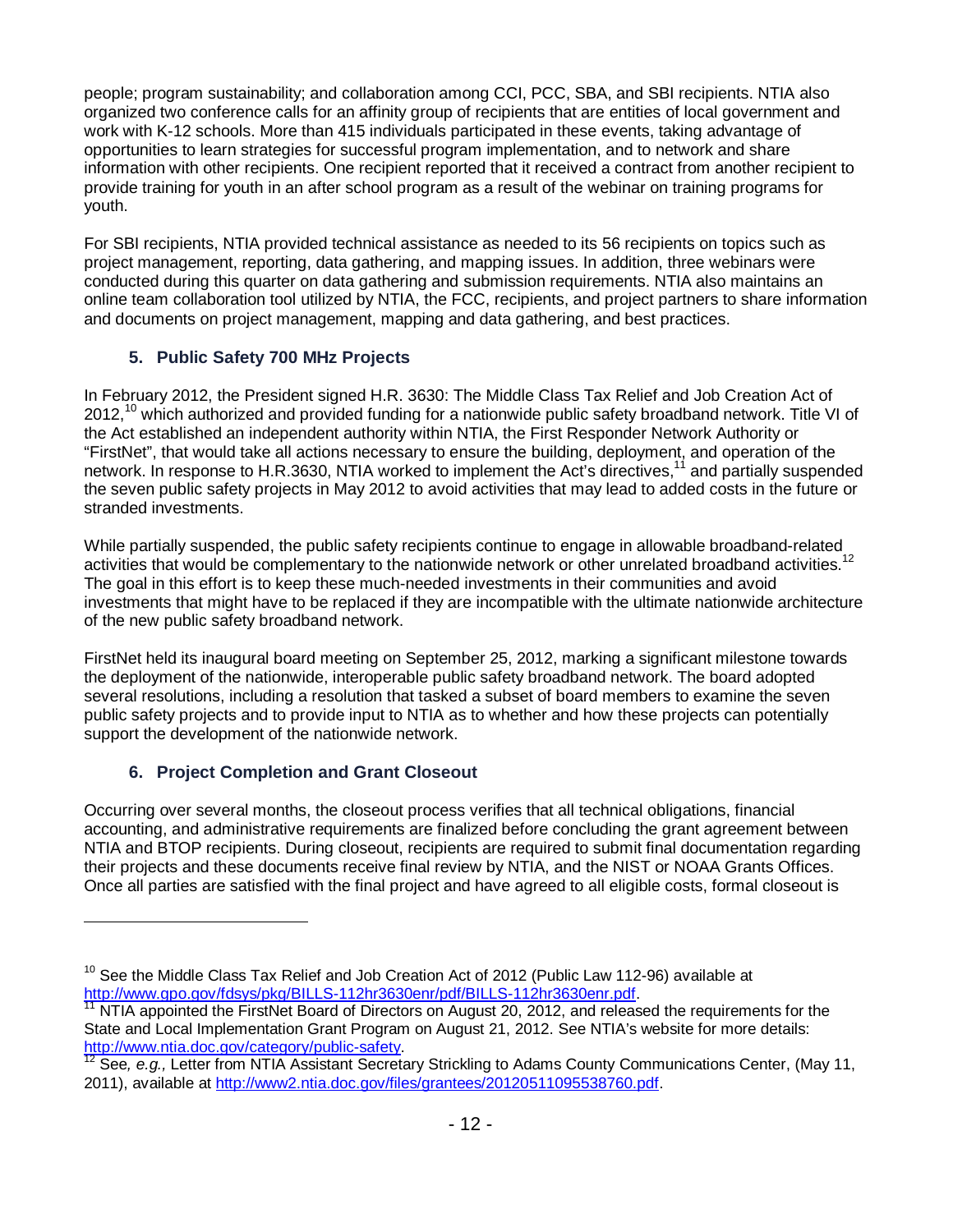complete. This process includes confirming that recipients have met all terms and conditions, as well as special award conditions. NTIA continues to analyze recipient progress and performance against project schedules and identify projects that will be ending in the near future.

This past quarter, NTIA continued to refine the closeout process with the Grants Offices and closeout recipients that have completed all activities under their awards. As of September 30, 2012, NTIA and the Grants Offices are closing out five BTOP awards based on the completion of all award activities. These include: Michigan State University (\$895,482); the New York Department of Labor (\$536,737); the Santa Fe Civic Housing Authority (\$176,400); the City of Williamstown (\$535,308); and the Georgia Partnership for Telehealth, Inc. (\$2.5 million). NTIA is providing guidance to recipients to facilitate the closeout of their grants. For example, NTIA has been distributing an award closeout notification package to recipients that are nearing the completion of all activities under their awards.<sup>13</sup> NTIA plans to conduct additional grant closeout guidance with recipients in the coming months.

## **VI. PROGRAM COMMUNICATIONS**

l

NTIA maintains ongoing communications and outreach efforts to share BTOP progress and accomplishments with interested stakeholders and to assist grant recipients in achieving project success.

To support stakeholder communications about BTOP project accomplishments and community benefits, NTIA also developed more than 100 BTOP in Action articles that are posted to the BTOP website. Visitors to the site can access these articles as well as photos that highlight project milestones and community members benefiting from the projects. NTIA, recipients, and others also provide first-person reports on BTOP's progress in postings on the Program's blog.

In response to discussions during the "Multiplying Economic and Social Impact through Technology: An Interagency and Funder Symposium" held on May 21, 2012, NTIA began to develop the Sustainable Adoption Toolkit. The toolkit is intended to provide community organizations and organizers across the country with replicable and promising practices to increase broadband adoption. Illustrative examples of activities implemented by BTOP recipients will demonstrate how recipients overcame common barriers to adoption and reached vulnerable populations such as seniors, unemployed professionals, and people with limited proficiency in English. The toolkit is scheduled for release in early 2013.

In August 2012, NTIA and the FCC were recognized at the 2012 Government Computer News (GCN) Awards for the development of the National Broadband Map.<sup>14</sup> The National Broadband Map was selected along with nine other government IT projects showing ingenuity in connecting citizens with government, as well as creative ways of meeting the growing demand for information-sharing tactics and tools. The winning projects and their teams were featured in the October issue of GCN and honored at GCN's annual awards gala on October 24, 2012, further pubilicizing the availability of the data provided by SBI grant recipients.



**The National Broadband Map provides information about broadband availability in the United States.** 

<sup>&</sup>lt;sup>13</sup> The Award Closeout Notification Package is available at  $\frac{http://www2.ntia.doc.gov/compliance.}$ <sup>14</sup> See the 2012 GCN Award site for additional information and a full list of awards at

https://1105cms01.com/GIG/gcn/Events/GCN-Gala/Information/2012-Winners.aspx.